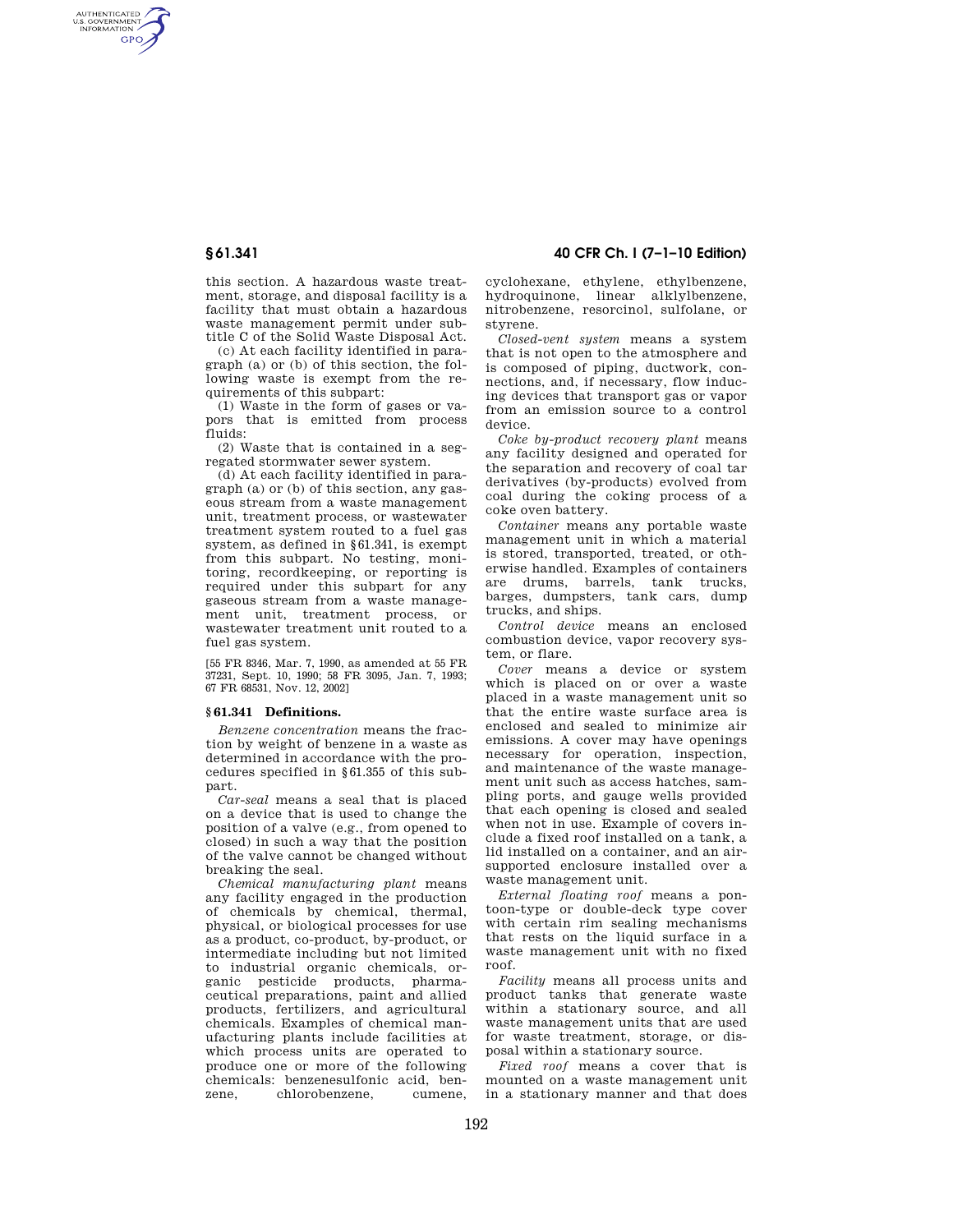## **Environmental Protection Agency § 61.341**

not move with fluctuations in liquid level.

*Floating roof* means a cover with certain rim sealing mechanisms consisting of a double deck, pontoon single deck, internal floating cover or covered floating roof, which rests upon and is supported by the liquid being contained, and is equipped with a closure seal or seals to close the space between the roof edge and unit wall.

*Flow indicator* means a device which indicates whether gas flow is present in a line or vent system.

*Fuel gas system* means the offsite and onsite piping and control system that gathers gaseous streams generated by facility operations, may blend them with sources of gas, if available, and transports the blended gaseous fuel at suitable pressures for use as fuel in heaters, furnaces, boilers, incinerators, gas turbines, and other combustion devices located within or outside the facility. The fuel is piped directly to each individual combustion device, and the system typically operates at pressures over atmospheric.

*Individual drain system* means the system used to convey waste from a process unit, product storage tank, or waste management unit to a waste management unit. The term includes all process drains and common junction boxes, together with their associated sewer lines and other junction boxes, down to the receiving waste management unit.

*Internal floating roof* means a cover that rests or floats on the liquid surface inside a waste management unit that has a fixed roof.

*Liquid-mounted seal* means a foam or liquid-filled primary seal mounted in contact with the liquid between the waste management unit wall and the floating roof continuously around the circumference.

*Loading* means the introduction of waste into a waste management unit but not necessarily to complete capacity (also referred to as filling).

*Maximum organic vapor pressure*  means the equilibrium partial pressure exerted by the waste at the temperature equal to the highest calendarmonth average of the waste storage temperature for waste stored above or below the ambient temperature or at

the local maximum monthly average temperature as reported by the National Weather Service for waste stored at the ambient temperature, as determined:

(1) In accordance with §60.17(c); or

(2) As obtained from standard reference texts; or

(3) In accordance with  $\S 60.17(a)(37)$ ; or (4) Any other method approved by the Administrator.

*No detectable emissions* means less than 500 parts per million by volume (ppmv) above background levels, as measured by a detection instrument reading in accordance with the procedures specified in §61.355(h) of this subpart.

*Oil-water separator* means a waste management unit, generally a tank or surface impoundment, used to separate oil from water. An oil-water separator consists of not only the separation unit but also the forebay and other separator basins, skimmers, weirs, grit chambers, sludge hoppers, and bar screens that are located directly after the individual drain system and prior to additional treatment units such as an air flotation unit, clarifier, or biological treatment unit. Examples of an oil-water separator incude an API separator, parallel-plate interceptor, and corrugated-plate interceptor with the associated ancillary equipment.

*Petroleum refinery* means any facility engaged in producing gasoline, kerosene, distillate fuel oils, residual fuel oils, lubricants, or other products through the distillation of petroleum, or through the redistillation, cracking, or reforming of unfinished petroleum derivatives.

*Petroleum* means the crude oil removed from the earth and the oils derived from tar sands, shale, and coal.

*Point of waste generation* means the location where the waste stream exits the process unit component or storage tank prior to handling or treatment in an operation that is not an integral part of the production process, or in the case of waste management units that generate new wastes after treatment, the location where the waste stream exits the waste management unit component.

*Process unit* means equipment assembled and connected by pipes or ducts to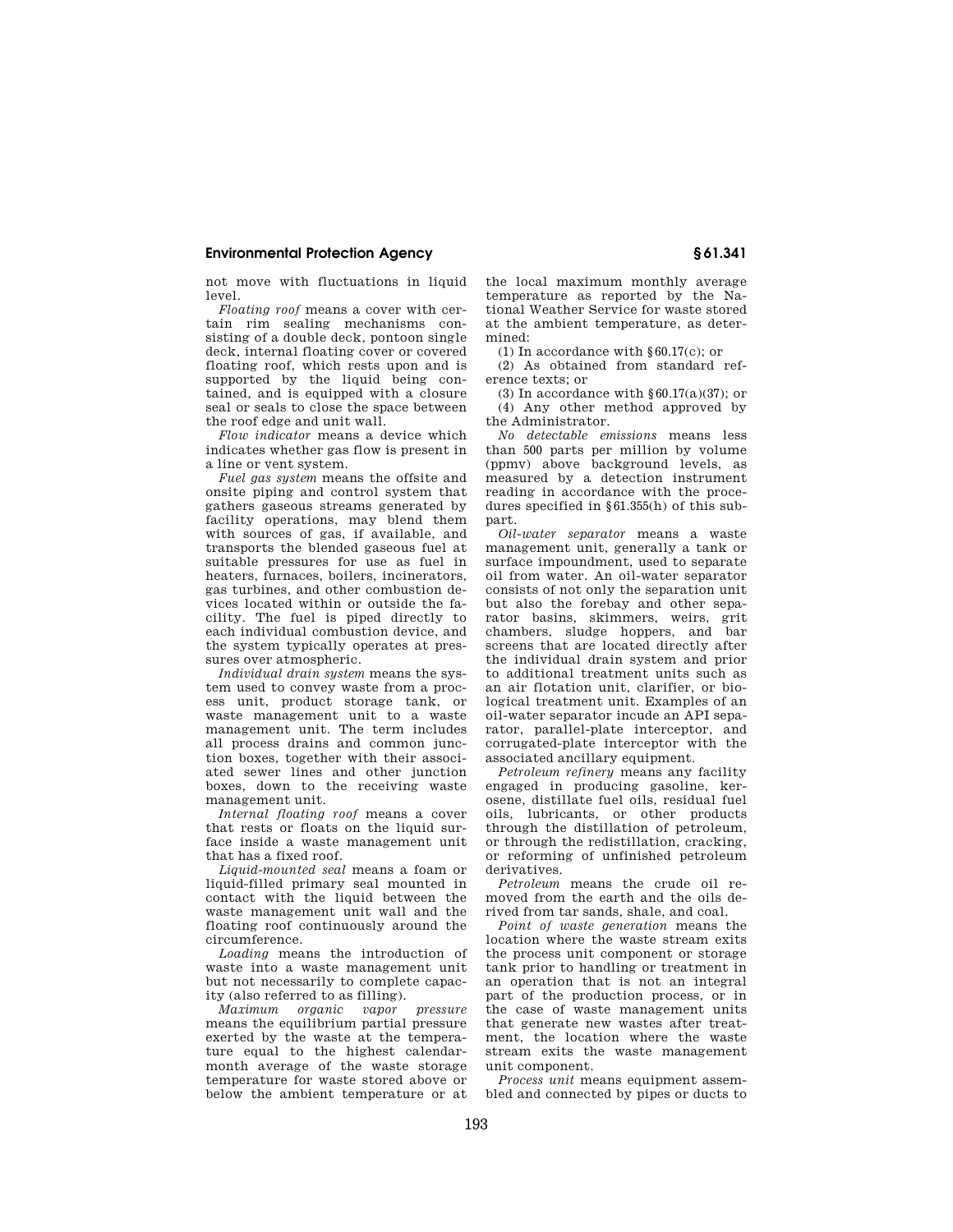produce intermediate or final products. A process unit can be operated independently if supplied with sufficient fuel or raw materials and sufficient product storage facilities.

*Process unit turnaround* means the shutting down of the operations of a process unit, the purging of the contents of the process unit, the maintenance or repair work, followed by restarting of the process.

*Process unit turnaround waste* means a waste that is generated as a result of a process unit turnaround.

*Process wastewater* means water which comes in contact with benzene during manufacturing or processing operations conducted within a process unit. Process wastewater is not organic wastes, process fluids, product tank drawdown, cooling tower blowdown, steam trap condensate, or landfill leachate.

*Process wastewater stream* means a waste stream that contains only process wastewater.

*Product tank* means a stationary unit that is designed to contain an accumulation of materials that are fed to or produced by a process unit, and is constructed primarily of non-earthen materials (e.g., wood, concrete, steel, plastic) which provide structural support.

*Product tank drawdown* means any material or mixture of materials discharged from a product tank for the purpose of removing water or other contaminants from the product tank.

*Safety device* means a closure device such as a pressure relief valve, frangible disc, fusible plug, or any other type of device which functions exclusively to prevent physical damage or permanent deformation to a unit or its air emission control equipment by venting gases or vapors directly to the atmosphere during unsafe conditions resulting from an unplanned, accidental, or emergency event. For the purpose of this subpart, a safety device is not used for routine venting of gases or vapors from the vapor headspace underneath a cover such as during filling of the unit or to adjust the pressure in this vapor headspace in response to normal daily diurnal ambient temperature fluctuations. A safety device is designed to remain in a closed position during normal operations and open

# **§ 61.341 40 CFR Ch. I (7–1–10 Edition)**

only when the internal pressure, or another relevant parameter, exceeds the device threshold setting applicable to the air emission control equipment as determined by the owner or operator based on manufacturer recommendations, applicable regulations, fire protection and prevention codes, standard engineering codes and practices, or other requirements for the safe handling of flammable, ignitable, explosive, reactive, or hazardous materials.

*Segregated stormwater sewer system*  means a drain and collection system designed and operated for the sole purpose of collecting rainfall runoff at a facility, and which is segregated from all other individual drain systems.

*Sewer line* means a lateral, trunk line, branch line, or other enclosed conduit used to convey waste to a downstream waste management unit.

*Slop oil* means the floating oil and solids that accumulate on the surface of an oil-water separator.

*Sour water stream* means a stream that:

(1) Contains ammonia or sulfur compounds (usually hydrogen sulfide) at concentrations of 10 ppm by weight or more;

(2) Is generated from separation of water from a feed stock, intermediate, or product that contained ammonia or sulfur compounds; and

(3) Requires treatment to remove the ammonia or sulfur compounds.

*Sour water stripper* means a unit that: (1) Is designed and operated to remove ammonia or sulfur compounds (usually hydrogen sulfide) from sour water streams;

(2) Has the sour water streams transferred to the stripper through hard piping or other enclosed system; and

(3) Is operated in such a manner that the offgases are sent to a sulfur recovery unit, processing unit, incinerator, flare, or other combustion device.

*Surface impoundment* means a waste management unit which is a natural topographic depression, man-made excavation, or diked area formed primarily of earthen materials (although it may be lined with man-made materials), which is designed to hold an accumulation of liquid wastes or waste containing free liquids, and which is